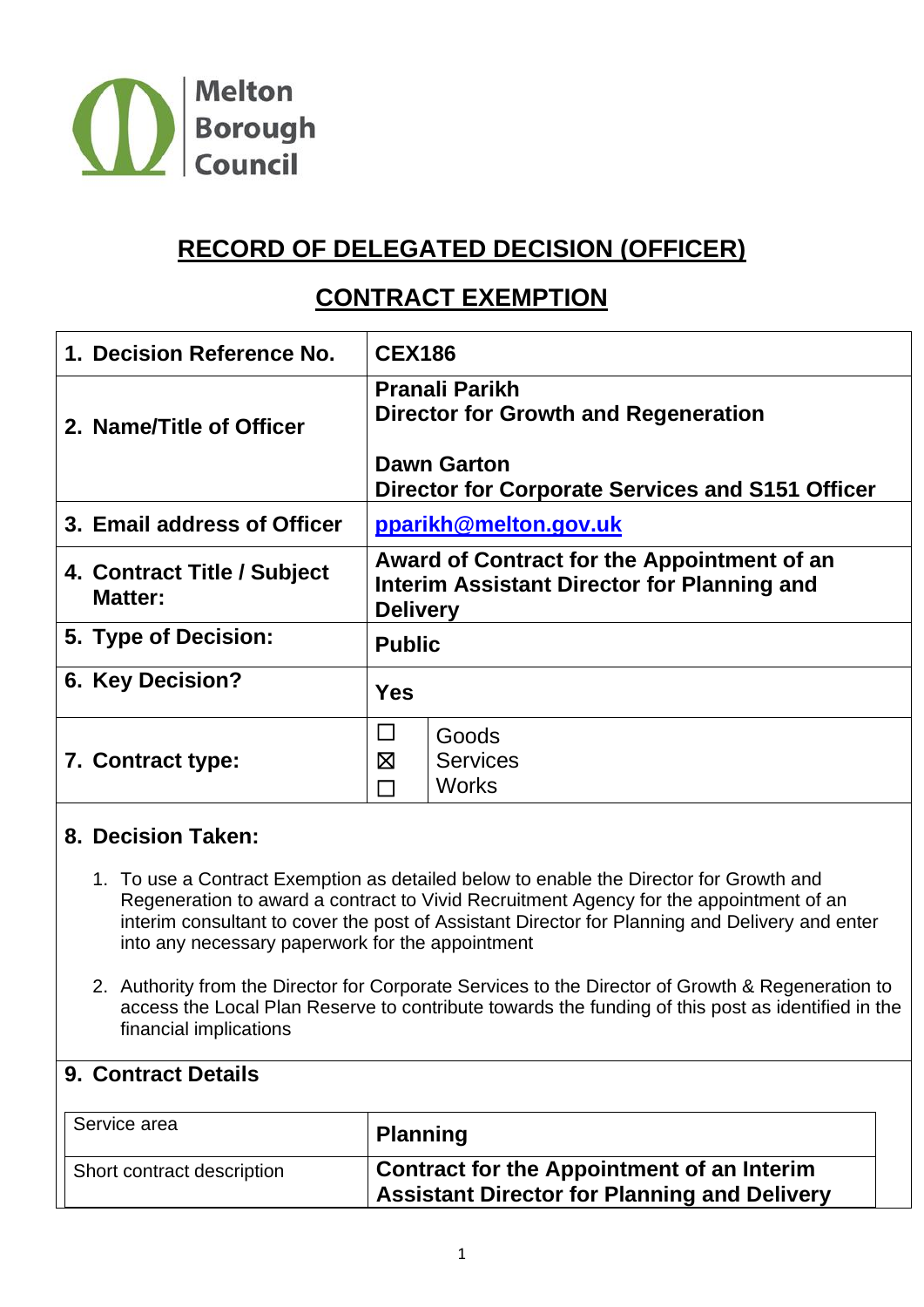| Length of Exemption (months)                                          | 6 months         |
|-----------------------------------------------------------------------|------------------|
| <b>Exemption start date</b>                                           | 01 February 2022 |
| Exemption end date                                                    | 31 July 2022     |
| Total exemption value $(E)^*$                                         | £90,000          |
| Cumulative value of all previous<br>Exemption requests (if applicable | N/A              |

\* Where the total value of the contract is £5,000 or more, the resultant contract must be added to the Contract Register to ensure compliance with Transparency Regulations.

An award notice is required on Contracts Finder for all Contracts with a total value of £25,000 or above. Welland Procurement is responsible for such award notices. Officers must formally advise Welland of the award details, so that they can publish the award notice.

## **10. Exemption Details**

| <b>Type of Exemption:</b>                         | ⊠<br>П<br>П | New Requirement<br><b>Change to Existing Requirement</b><br><b>Replacement to Existing Requirement</b><br>Other                                                                                                                                                                                                                                             |
|---------------------------------------------------|-------------|-------------------------------------------------------------------------------------------------------------------------------------------------------------------------------------------------------------------------------------------------------------------------------------------------------------------------------------------------------------|
| Which rule are you seeking an<br>exemption from?  | ⊠           | To advertise                                                                                                                                                                                                                                                                                                                                                |
|                                                   | П           | To follow a competitive process                                                                                                                                                                                                                                                                                                                             |
| <b>Name of Proposed Provider:</b>                 |             | <b>Vivid Recruitment Agency</b>                                                                                                                                                                                                                                                                                                                             |
| Has the requirement been<br>subject to a previous | ⊠           | <b>No</b>                                                                                                                                                                                                                                                                                                                                                   |
| <b>Exemption?</b>                                 | $\Box$      | Yes [If yes give details below]                                                                                                                                                                                                                                                                                                                             |
| <b>Applicable Exemption:</b>                      | $\Box$      | (1) No genuine competition: proprietary or<br>patented goods or services; requirement of such<br>a specialist nature that it can genuinely only be<br>fulfilled by one person or organisation;<br>compatibility with existing goods or services is<br>required and where those existing goods or<br>services can only be sourced from the same<br>supplier. |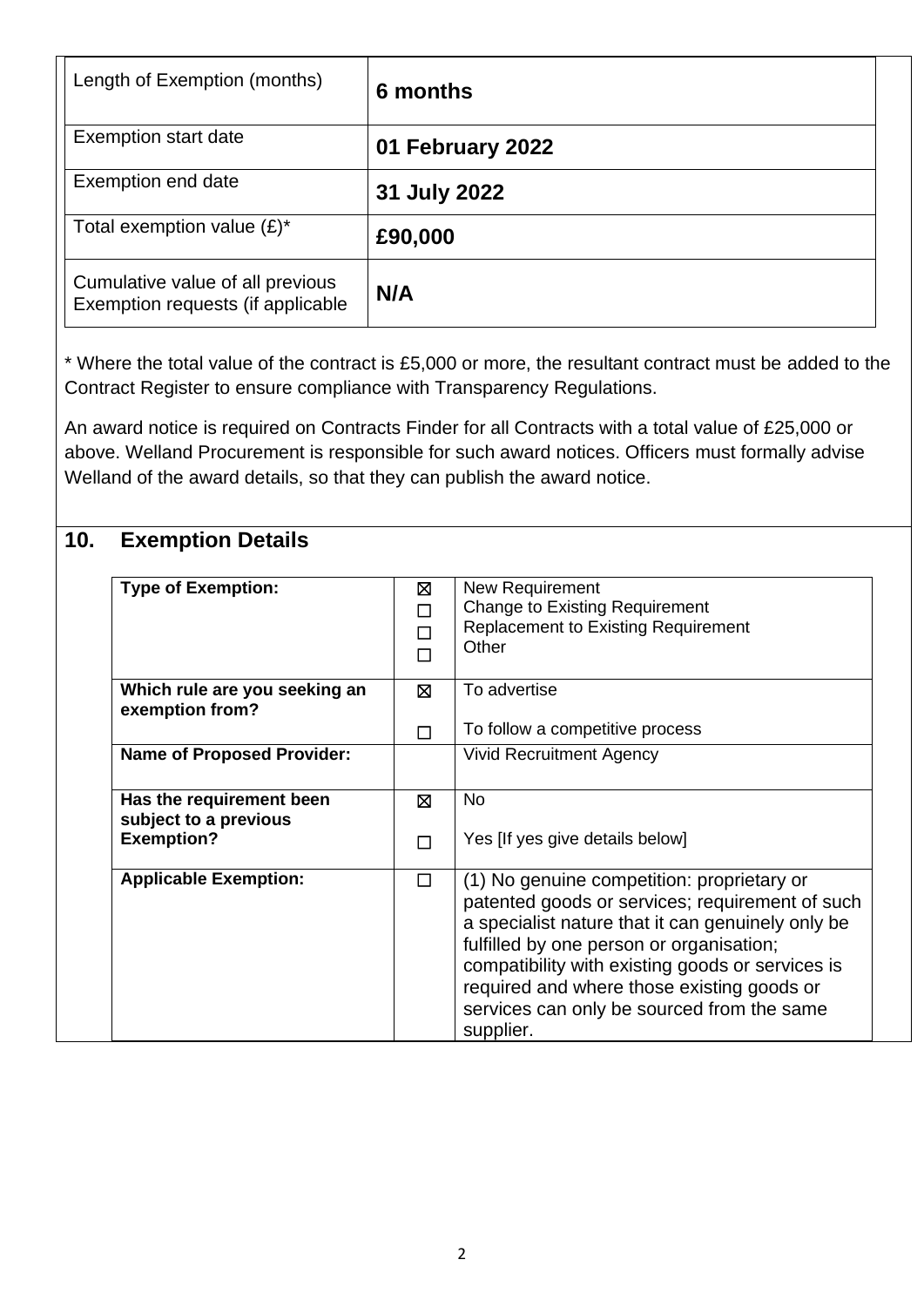| If the justification being relied upon<br>is as detailed in here, the relevant<br>Service Director will need to<br>approve the exemption prior to it<br>being submitted to the Director for<br>Corporate Resources and the<br>Director of Governance and<br>Regulatory Services for approval. | $\Box$ | (2) There is a sound business case and/or an<br>independent review that there is no value for<br>money in running a full procurement process.<br>Supporting evidence will need to demonstrate<br>market testing and enquiries to other suppliers.<br>This should not be used to avoid competition or<br>where decisions to procure have been<br>postponed and there are insufficient timelines to<br>procure.                                                                                                       |
|-----------------------------------------------------------------------------------------------------------------------------------------------------------------------------------------------------------------------------------------------------------------------------------------------|--------|---------------------------------------------------------------------------------------------------------------------------------------------------------------------------------------------------------------------------------------------------------------------------------------------------------------------------------------------------------------------------------------------------------------------------------------------------------------------------------------------------------------------|
|                                                                                                                                                                                                                                                                                               | $\Box$ | (3) Genuine emergencies: critical preventative<br>or remedial work where there is a real and<br>imminent risk to the safety of people or property<br>arising from hitherto unforeseen 'catastrophic'<br>events or incidents, for example fire, bombing,<br>landslide etc.                                                                                                                                                                                                                                           |
|                                                                                                                                                                                                                                                                                               | Σ      | (4) Urgent Situations not of the Council's own<br>making: the urgency must have been<br>reasonably unforeseeable (e.g. existing supplier<br>going into liquidation) and genuinely be a case<br>of time is of the essence. Urgency arising from<br>the Council's own making (e.g. lack of planning)<br>shall not justify an exemption. Where this<br>exemption is used, a compliant procurement<br>must be implemented as soon as possible.                                                                          |
|                                                                                                                                                                                                                                                                                               | $\Box$ | (5) Collaborative/Joint Procurement: where<br>another authority/public body is acting as the<br>'lead buyer' and provided that the Officer can<br>demonstrate those arrangements comply with<br>relevant Regulations and best practice.                                                                                                                                                                                                                                                                             |
|                                                                                                                                                                                                                                                                                               | $\Box$ | (6) Grants which the Council may receive or<br>make: except where the grant is the form of<br>payment for a contract for services where the<br>Council specifies the output or outcomes to be<br>delivered. The awarding of grants by the Council<br>or on behalf of the Council must be carried out<br>under the principles of openness, fairness, non-<br>discrimination and value for money. Officers<br>cannot choose to treat procurement as a grant<br>in order to avoid conducting a competitive<br>process. |
|                                                                                                                                                                                                                                                                                               | □      | (7) Contracts for the execution of either<br>mandatory works or provision of goods or<br>services which must be provided by Statutory<br>Provider other than the Council. This includes<br>but is not limited to public utility companies and<br>other legal authorities.                                                                                                                                                                                                                                           |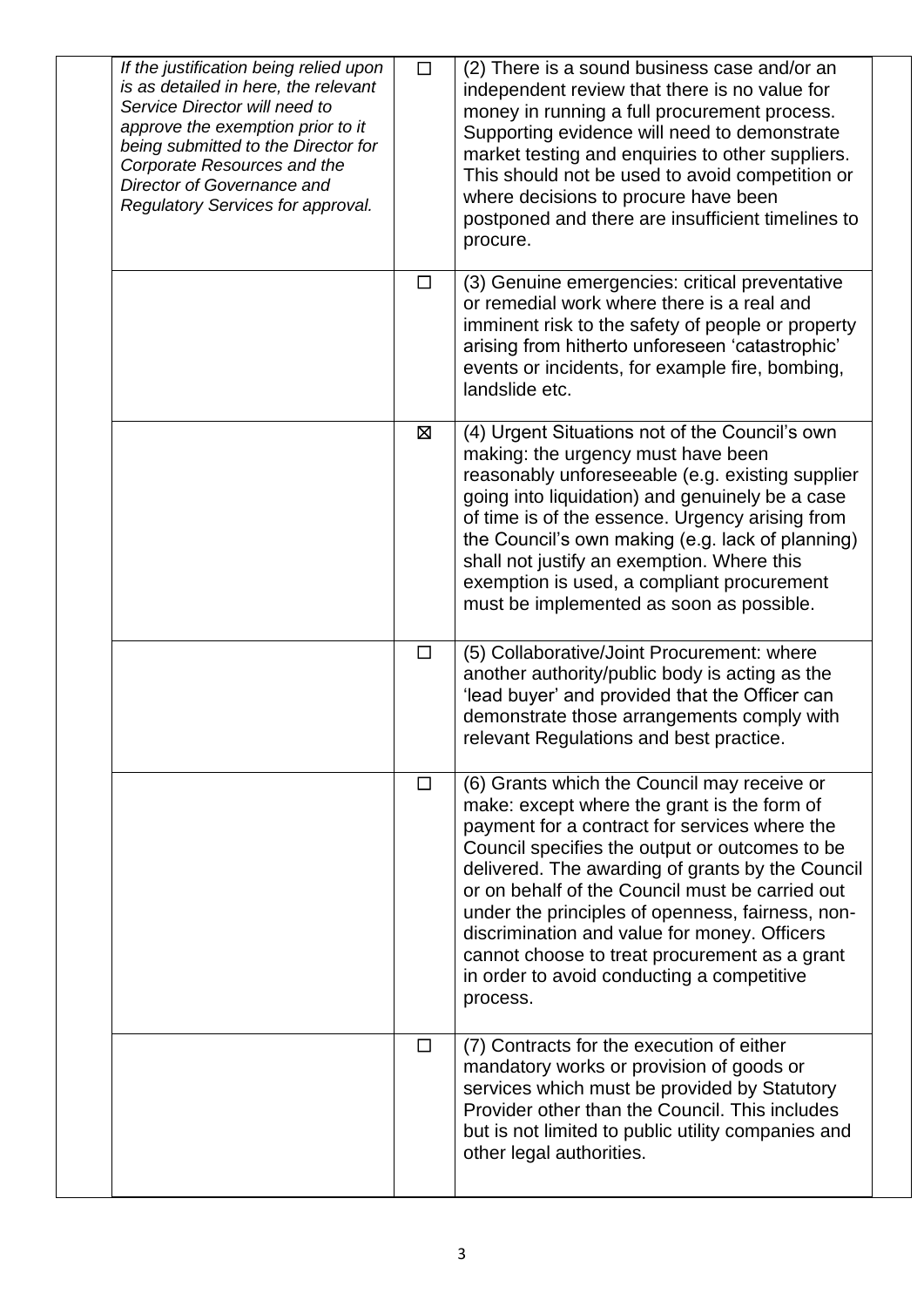| Details of benchmarking or<br>market testing carried out | CVs were sought from four recruitment agencies<br>for this role. Four CVs were shortlisted with the<br>same level of day rates for interview by Director<br>for Growth and Regeneration and Director for<br>Housing and Communities.<br>The Director of Growth and Regeneration and<br>the Director for Housing and Communities have<br>interviewed four candidates and selected the<br>preferred candidate who has accepted the offer<br>of a fixed term 6 months contract to provide the<br>interim cover. One reference from a previous<br>employer has been sought for the preferred<br>candidate.<br>This candidate is deemed value for money<br>based on their expertise and ability to provide<br>continuity to the Council's planning service |  |
|----------------------------------------------------------|-------------------------------------------------------------------------------------------------------------------------------------------------------------------------------------------------------------------------------------------------------------------------------------------------------------------------------------------------------------------------------------------------------------------------------------------------------------------------------------------------------------------------------------------------------------------------------------------------------------------------------------------------------------------------------------------------------------------------------------------------------|--|
| How will value for money be<br>secured?                  | Appointing a contractor through this process<br>represents value for money as it has helped<br>finding a high calibre candidate in a short space<br>of time without financial disadvantage to the<br>Council.                                                                                                                                                                                                                                                                                                                                                                                                                                                                                                                                         |  |

## **11. Reasons for Decision:**

(Briefly summarise why you think this is the right decision. Again, do not include any exempt or other information in your decision that you would not want to be published. Please ensure all background papers are attached to this decision)

The Assistant Director for Planning and Delivery is retiring after 18 years of dedicated service to the Council. The last day of service for the current Assistant Director is 5<sup>th</sup> April, but considering the outstanding holidays, the last working day is agreed to be 25<sup>th</sup> February.

Planning is a key statutory service for the Council where continuity of leadership and service delivery is important. Appointing a contractor through an interview process represents value for money as the Council requires a high calibre candidate at short notice to provide continuity to the Council's planning service. Having interviewed four potential candidates and given the nature of the role, it can only be fulfilled by the preferred candidate.

Appointment of interim role will enable the Director for Growth and Regeneration to explore long term options for leadership in this area.

### **12. Authority / Legal Power:**

(Please detail where your authority comes from e.g. Committee Minute, Constitution or Legal power i.e. what enables you to take this course of action)

Officers can take key decisions

Chapter 3 Part 7 MBC Constitution Contract Procedure Rules – Section 8

Chapter 3 Part 6 MBC Constitution Financial Procedure Rules – Section 6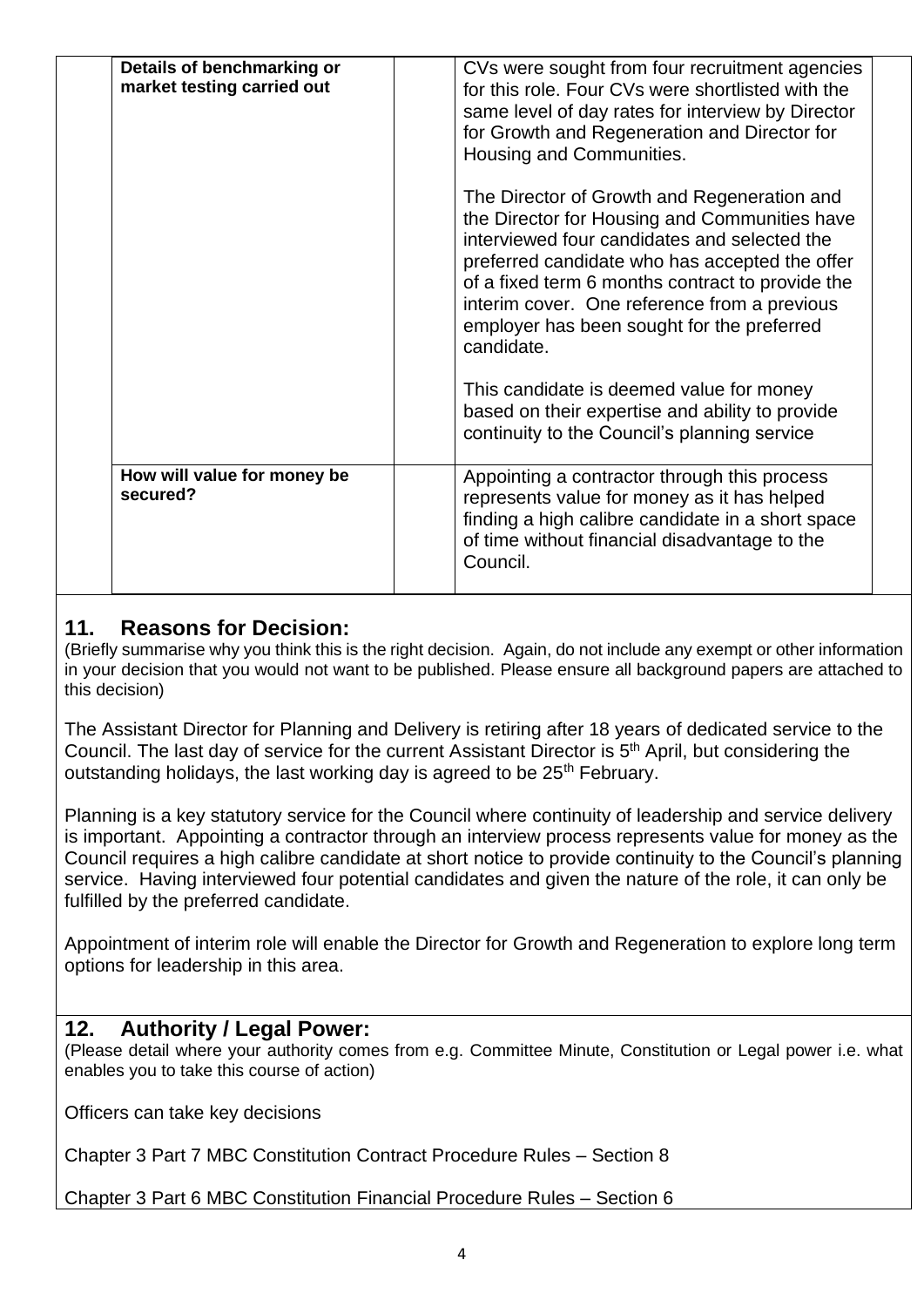Legal – see comments below

| 13.<br><b>Background Papers</b> |            |
|---------------------------------|------------|
| attached?                       | <b>Yes</b> |
| (Background papers are to be    |            |
| attached (unless exempt)        |            |

#### **14. Alternative options available / rejected:**

(Briefly summarise what other options, if any, are available or considered and why they were rejected.)

1. Do not recruit an interim position and commence recruitment of full-time, permanent role for this position as it currently stands. This option is not considered suitable. The recruitment for permanent role could take time and the next person may not start for a few months due to longer notice period. This could leave the team without leadership for a long period of time which is not advisable considering the current issues faced by the team. Also, having the interim in place, provides an opportunity to consider a range of options for future leadership in planning.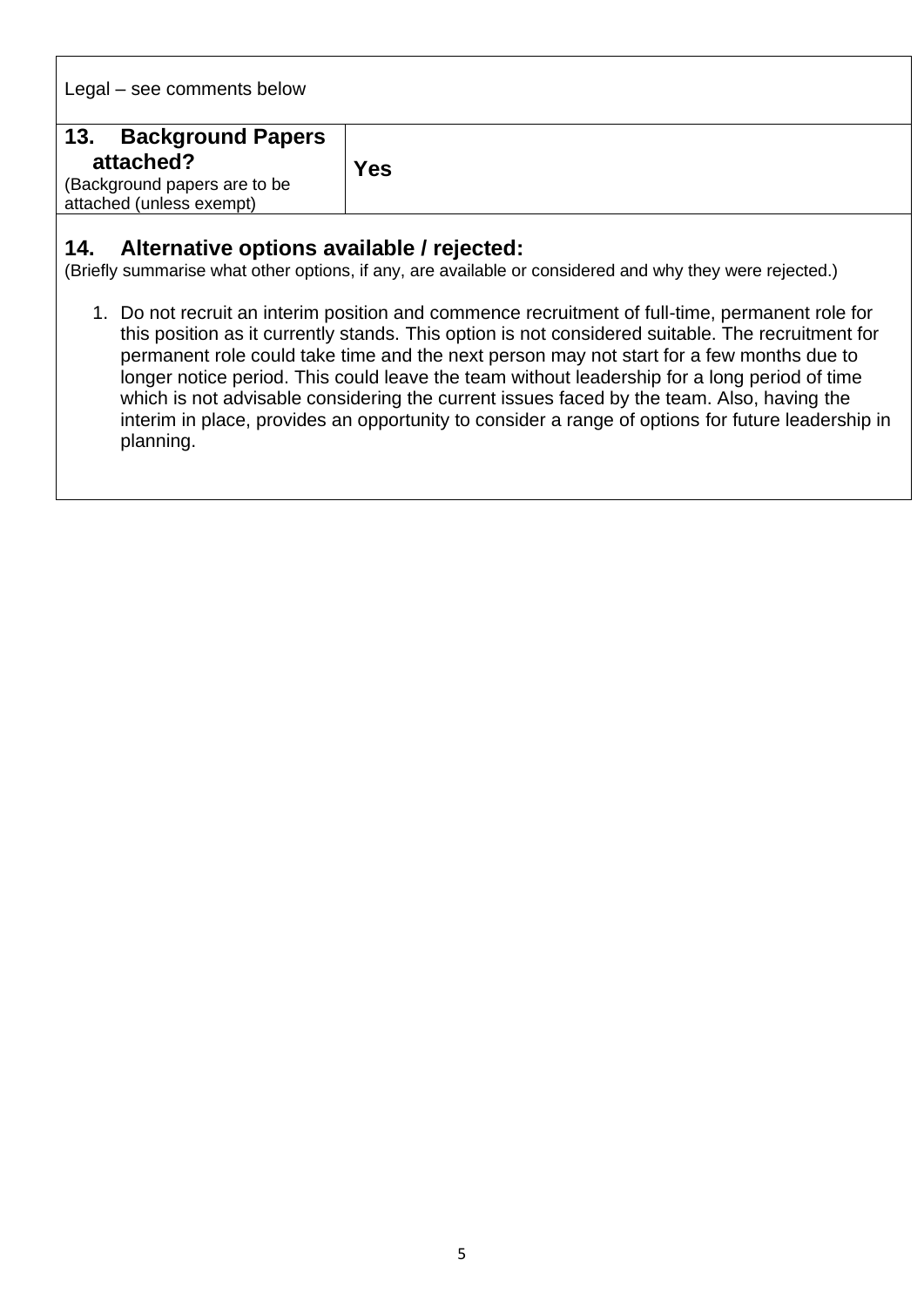|                                                                                                                         | 15.<br><b>Implications:</b>                                                                |                                                                                                                                                                                                            |                                                                                                                                                                                                                                                                                                                                                                                                                                                                                                                                   |  |
|-------------------------------------------------------------------------------------------------------------------------|--------------------------------------------------------------------------------------------|------------------------------------------------------------------------------------------------------------------------------------------------------------------------------------------------------------|-----------------------------------------------------------------------------------------------------------------------------------------------------------------------------------------------------------------------------------------------------------------------------------------------------------------------------------------------------------------------------------------------------------------------------------------------------------------------------------------------------------------------------------|--|
|                                                                                                                         |                                                                                            |                                                                                                                                                                                                            | The Council has the power to enter into contracts in order discharge its<br>functions (Local Government Act 1972, s111 and the Local Government<br>(contract) Act 1997, s1).                                                                                                                                                                                                                                                                                                                                                      |  |
|                                                                                                                         | Legal<br>threshold.                                                                        |                                                                                                                                                                                                            | The Local Government Act 1972 requires the Council to have regulations<br>for how it enters into contracts. In addition to complying with all relevant<br>UK and EU legislation every contract entered into on behalf of the Council<br>must also comply with the Council's Contract Procedure Rules and the<br>Council's Financial Regulations. The Contract Procedure Rules provide<br>exemptions but the exemptions listed do not apply to procurements<br>valued above the relevant EU Threshold. This does not exceed the EU |  |
|                                                                                                                         |                                                                                            |                                                                                                                                                                                                            | Exemptions must be approved by the Director for Corporate Services and<br>the Assistant Director for Governance & Democracy and are subject to<br>one of more of the criteria being fulfilled.                                                                                                                                                                                                                                                                                                                                    |  |
|                                                                                                                         |                                                                                            | [Legal Approval 27th January 2022]                                                                                                                                                                         |                                                                                                                                                                                                                                                                                                                                                                                                                                                                                                                                   |  |
|                                                                                                                         |                                                                                            | The cost for 6 months cover on day rate consultancy basis (including<br>recruitment agency cost) is estimated at £90,000.                                                                                  |                                                                                                                                                                                                                                                                                                                                                                                                                                                                                                                                   |  |
| <b>Finance</b><br>This will be funded through existing budgets and use of the local plans<br>reserve for any shortfall. |                                                                                            |                                                                                                                                                                                                            |                                                                                                                                                                                                                                                                                                                                                                                                                                                                                                                                   |  |
|                                                                                                                         |                                                                                            | [Finance Approval 27.1.22]<br>This position is considered to be inside of IR35 and the candidate and<br>Agency have been made aware. There are no other HR implications as<br>a result of this appointment |                                                                                                                                                                                                                                                                                                                                                                                                                                                                                                                                   |  |
|                                                                                                                         | <b>HR</b>                                                                                  |                                                                                                                                                                                                            |                                                                                                                                                                                                                                                                                                                                                                                                                                                                                                                                   |  |
|                                                                                                                         |                                                                                            |                                                                                                                                                                                                            | [HR and Communications Manager 26 <sup>th</sup> Jan 2022]                                                                                                                                                                                                                                                                                                                                                                                                                                                                         |  |
|                                                                                                                         | <b>Procurement</b>                                                                         | At the value of £90,000, this would be above the tender threshold and<br>hence an exemption will be signed off                                                                                             |                                                                                                                                                                                                                                                                                                                                                                                                                                                                                                                                   |  |
|                                                                                                                         | [Procurement Approval 27 <sup>th</sup> January 2022]                                       |                                                                                                                                                                                                            |                                                                                                                                                                                                                                                                                                                                                                                                                                                                                                                                   |  |
|                                                                                                                         | 16. Signature of relevant<br><b>Service Director:</b>                                      |                                                                                                                                                                                                            | <b>Signature Redacted</b>                                                                                                                                                                                                                                                                                                                                                                                                                                                                                                         |  |
|                                                                                                                         |                                                                                            |                                                                                                                                                                                                            | <b>Pranali Parikh</b><br><b>Director for Growth &amp; Regeneration</b><br>Date: 27 January 2022                                                                                                                                                                                                                                                                                                                                                                                                                                   |  |
|                                                                                                                         | 17.<br>Signature of<br><b>Decision Maker with</b><br>authority to sign (See<br>Section 9): |                                                                                                                                                                                                            | <b>Signature Redacted</b><br><b>Dawn Garton</b><br><b>Director for Corporate Services</b><br>Date: 27 January 2022                                                                                                                                                                                                                                                                                                                                                                                                                |  |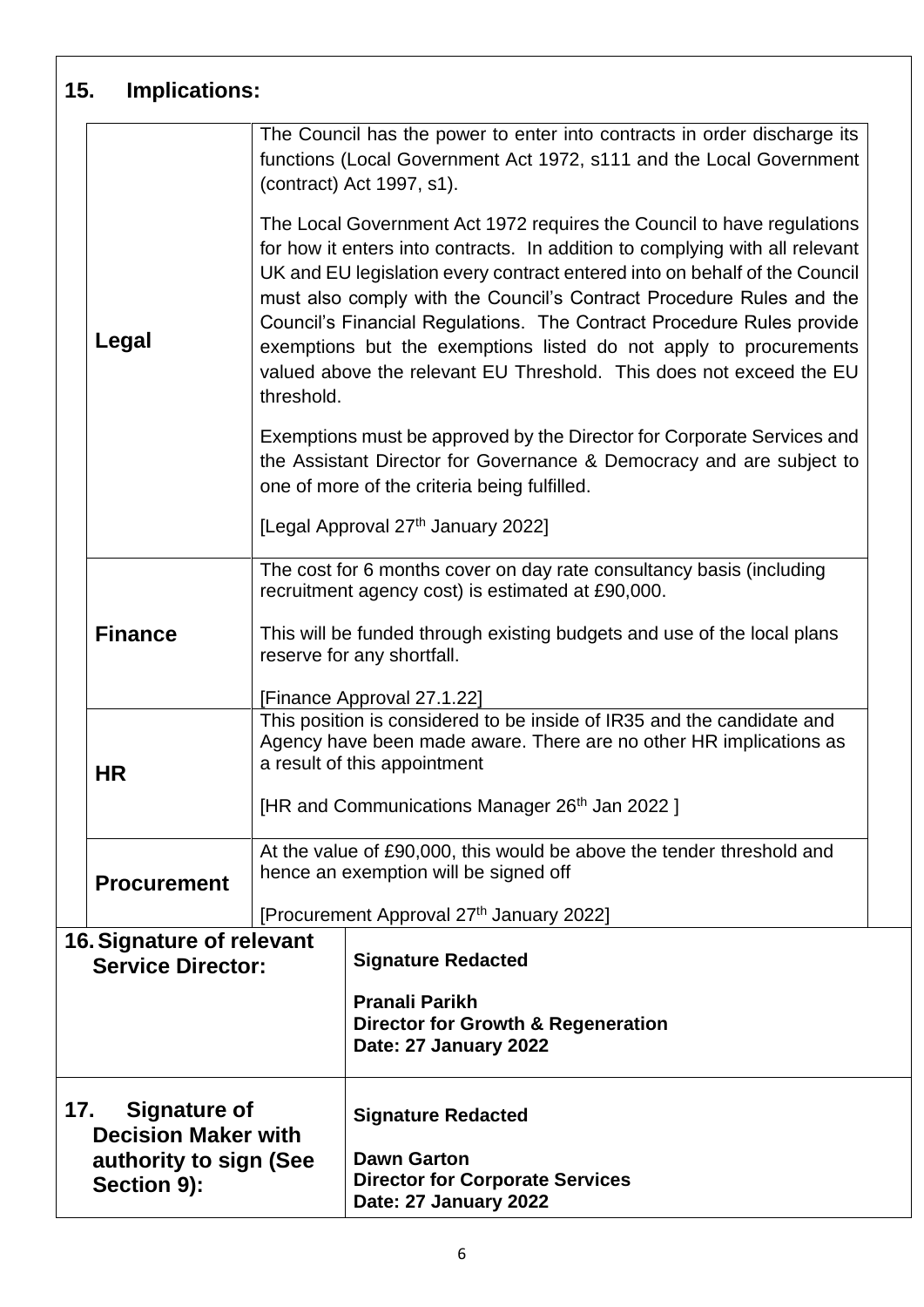| 18. | <b>Consultation with:</b> | <b>Signature Redacted</b><br><b>Kieran Stockley</b><br><b>Assistant Director for Governance &amp; Democracy</b><br>Date: 27 January 2022<br><b>And with</b><br><b>CIIr Bindloss on 27 January 2022</b> |
|-----|---------------------------|--------------------------------------------------------------------------------------------------------------------------------------------------------------------------------------------------------|
| 19. | Date:                     | 27 January 2022                                                                                                                                                                                        |

Please send all decisions for publication to: Democratic Services at **democracy@melton.gov.uk**. All decisions with exempt information should be referred to **MonitoringOfficer@melton.gov.uk**